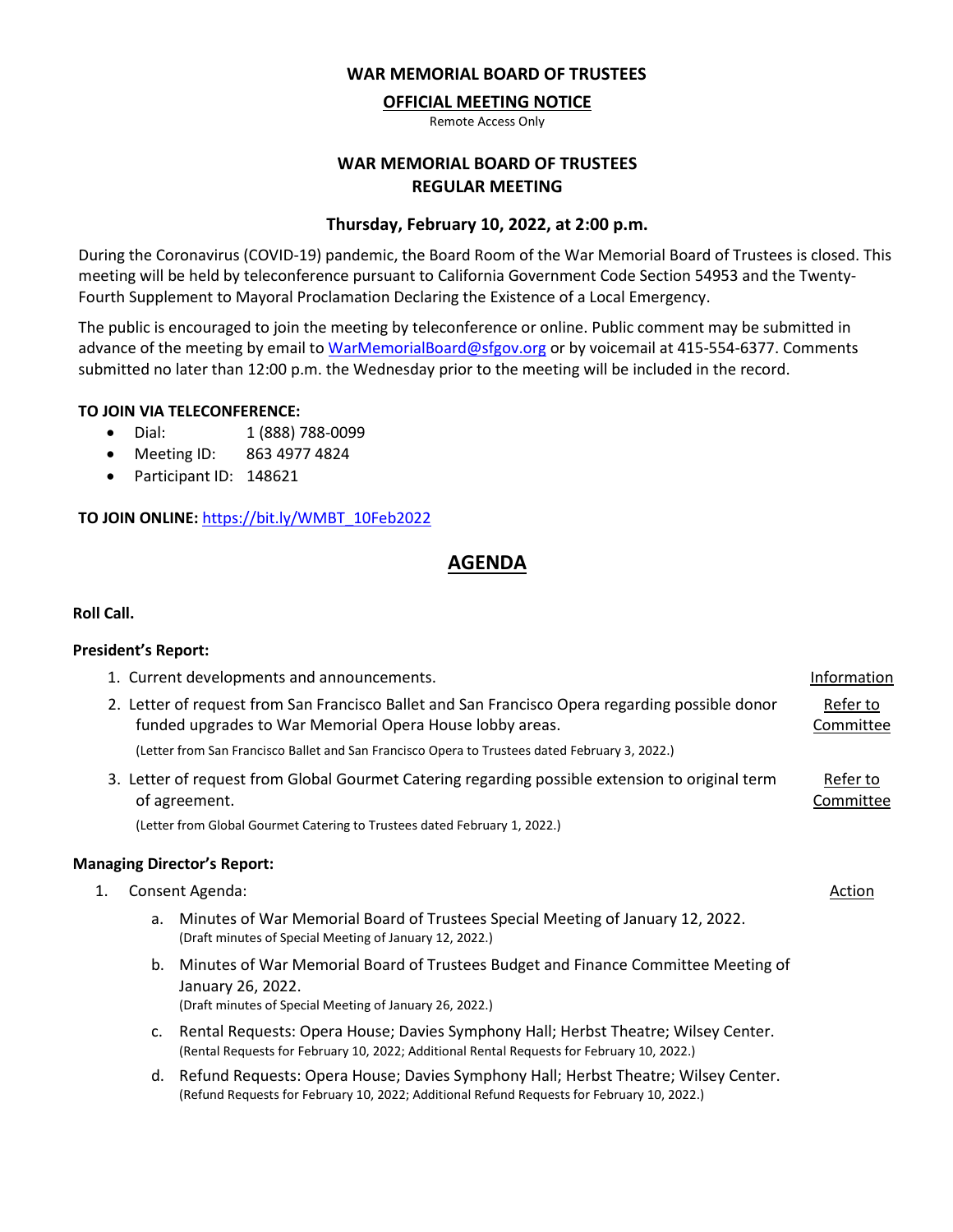|                                                                                                                                                                                                                                                                    |                                                                                                                                                                                                                                                      | e. January 2022 Housekeeping Expenditures.                                                                                                                                                                                                                     |                           |  |  |  |
|--------------------------------------------------------------------------------------------------------------------------------------------------------------------------------------------------------------------------------------------------------------------|------------------------------------------------------------------------------------------------------------------------------------------------------------------------------------------------------------------------------------------------------|----------------------------------------------------------------------------------------------------------------------------------------------------------------------------------------------------------------------------------------------------------------|---------------------------|--|--|--|
|                                                                                                                                                                                                                                                                    |                                                                                                                                                                                                                                                      | (Revenue, Appropriations, Housekeeping Expenditures Reports for January 31, 2021.)                                                                                                                                                                             |                           |  |  |  |
|                                                                                                                                                                                                                                                                    | f.                                                                                                                                                                                                                                                   | Adopt Findings Under AB 361 - Brown Act: Remote Meetings During a State of<br>Emergency                                                                                                                                                                        |                           |  |  |  |
|                                                                                                                                                                                                                                                                    |                                                                                                                                                                                                                                                      | (Resolution adopting findings under Assembly Bill 361 to allow remote meetings during the COVID-19<br>emergency; continuing remote meetings for the next 30 days; and directing the Executive Secretary to<br>include on future agendas a similar resolution.) |                           |  |  |  |
| 2.                                                                                                                                                                                                                                                                 |                                                                                                                                                                                                                                                      | Director's Report: Managing Director to report on recent activities and make announcements.                                                                                                                                                                    | Information               |  |  |  |
| 3.                                                                                                                                                                                                                                                                 | Update on Behested Payment Legislation recently adopted by Board of Supervisors.<br>Information                                                                                                                                                      |                                                                                                                                                                                                                                                                |                           |  |  |  |
| 4.                                                                                                                                                                                                                                                                 |                                                                                                                                                                                                                                                      | CA Form 700 Statement of Economic Interest and Sunshine/Ethics Training and Filing.                                                                                                                                                                            | Information               |  |  |  |
|                                                                                                                                                                                                                                                                    | <b>Committee Reports:</b>                                                                                                                                                                                                                            |                                                                                                                                                                                                                                                                |                           |  |  |  |
| 1.                                                                                                                                                                                                                                                                 |                                                                                                                                                                                                                                                      | <b>Budget and Finance Committee:</b>                                                                                                                                                                                                                           |                           |  |  |  |
|                                                                                                                                                                                                                                                                    | a. Proposed Rental Rates for Fiscal Year 2022-2023 and Fiscal Year 2023-2024.<br>Discussion and possible action to adopt Committee recommendation(s) regarding staff's proposed<br>Rental Rates for Fiscal Year 2022-2023 and Fiscal Year 2023-2024. |                                                                                                                                                                                                                                                                |                           |  |  |  |
| b. Proposed Departmental Budget for Fiscal Year 2022-2023 and Fiscal Year 2023-2024.<br>Discussion and possible action to adopt Committee recommendation(s) regarding staff's proposed<br>Departmental Budget for Fiscal Year 2022-2023 and Fiscal Year 2023-2024. |                                                                                                                                                                                                                                                      |                                                                                                                                                                                                                                                                |                           |  |  |  |
|                                                                                                                                                                                                                                                                    | <b>Regular Items:</b>                                                                                                                                                                                                                                |                                                                                                                                                                                                                                                                |                           |  |  |  |
|                                                                                                                                                                                                                                                                    | 1. Election of Trustee Member to Board of Directors of the San Francisco Performing Arts Center<br>Action                                                                                                                                            |                                                                                                                                                                                                                                                                |                           |  |  |  |
|                                                                                                                                                                                                                                                                    | Foundation.                                                                                                                                                                                                                                          |                                                                                                                                                                                                                                                                |                           |  |  |  |
|                                                                                                                                                                                                                                                                    | <b>Good and Welfare:</b>                                                                                                                                                                                                                             | Opportunity for Trustees to make remarks including special thanks and<br>congratulatory remarks.                                                                                                                                                               | Information<br>Discussion |  |  |  |

| <b>General Public Comment:</b> | Public comment on items within the jurisdiction of the Board | Information  |
|--------------------------------|--------------------------------------------------------------|--------------|
|                                | of Trustees but not on the agenda.                           | / Discussion |

# **Adjournment.**

**Note:** There will be an opportunity for public comment on each agenda item.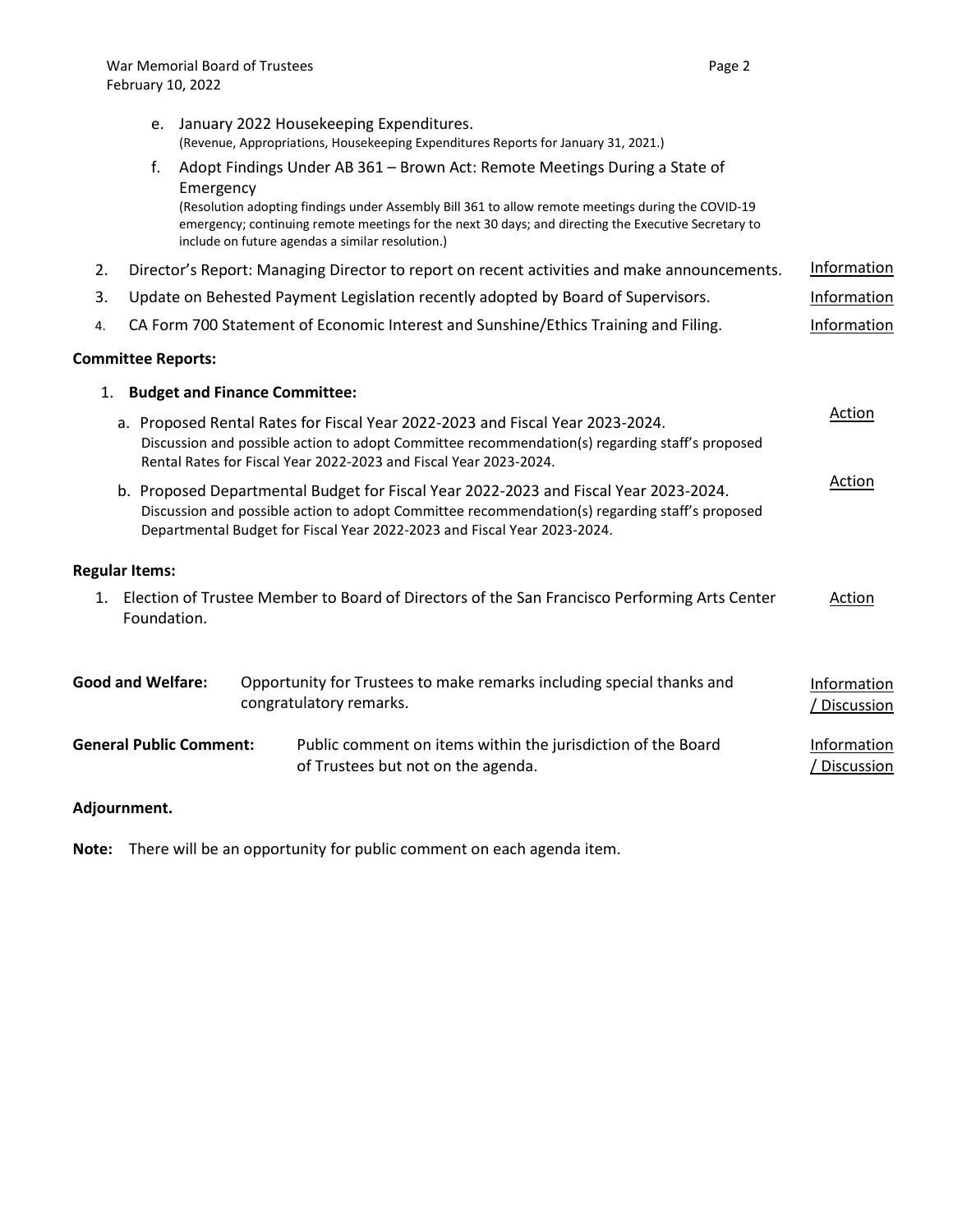# **San Francisco War Memorial and Performing Arts Center**

| <b>BOARD OF TRUSTEES</b>             | <b>DEPARTMENT REPRESENTATIVES</b>                                                                                                                                                               |  |  |
|--------------------------------------|-------------------------------------------------------------------------------------------------------------------------------------------------------------------------------------------------|--|--|
| Thomas E. Horn, President            | John Caldon, Managing Director                                                                                                                                                                  |  |  |
| Gorretti Lo Lui, Vice President      |                                                                                                                                                                                                 |  |  |
| Stanlee Ray Gatti                    |                                                                                                                                                                                                 |  |  |
| Judge Quentin L. Kopp (Ret.)         | Telephone: (415) 621-6600                                                                                                                                                                       |  |  |
| Mrs. George R. Moscone               | $(415) 621 - 5091$<br>FAX:                                                                                                                                                                      |  |  |
| MajGen J. Michael Myatt, USMC (Ret.) | Interested persons unable to attend this meeting may<br>submit written comments regarding agenda items which<br>will be distributed to Trustees and made part of the<br>official public record. |  |  |
| Paul F. Pelosi                       |                                                                                                                                                                                                 |  |  |
| Diane B. Wilsey                      |                                                                                                                                                                                                 |  |  |
| <b>Brenda Wright</b>                 |                                                                                                                                                                                                 |  |  |

Materials accompanying agenda items are available for inspection and copying on our website [sfwarmemorial.org](https://sfwarmemorial.org/) and during regular office hours at the War Memorial office, located at 401 Van Ness Avenue, Suite 110, San Francisco, CA 94102. Any materials distributed to the members of the War Memorial Board of Trustees within 72 hours of the meeting or after the agenda packet has been delivered to the members are available for inspection at the above-mentioned War Memorial office during regular business hours, on our website, or at the meeting.

The ringing and use of cell phones, pagers, and similar sound-producing electronic devices are prohibited at this meeting. The President may order the removal from the meeting room of any person responsible for the ringing or use of a cell phone, pager, or similar sound-producing electronic device.

In order to assist the City's efforts to accommodate persons with severe allergies, environmental illness, multiple chemical sensitivity, or related disabilities, attendees at public meetings are reminded that other attendees may be sensitive to various chemical based products. Please help the City accommodate these individuals.

Individuals and entities that influence or attempt to influence local policy or administrative action may be required by the San Francisco Lobbyist Ordinance [SF Campaign & Governmental Conduct Code §2.100 – 2.160] to register and report lobbying activity. For more information about the Lobbyist Ordinance, please contact the Ethics Commission at 25 Van Ness Avenue, Suite 220, San Francisco, CA 94102, telephone (415) 252-3100; fax (415) 252-3112; e-mail [ethics.commission@sfgov.org](mailto:ethics.commission@sfgov.org) and web site [sfethics.org.](https://sfethics.org/)

#### **ACCESSIBLE MEETING POLICY**

Per the Americans with Disabilities Act and the Language Access Ordinance, Chinese, Spanish, and/or American Sign Language interpreters will be available upon request. Additionally, every effort will be made to provide a sound enhancement system, meeting materials in alternative formats, and/or a reader. Requesting accommodations at least 72 hours in advance will help ensure availability. Minutes may be translated after they have been adopted by the Board. For all these requests, please contact the War Memorial Office at least 72 hours before the meeting at 415/621-6600. Late requests will be honored if possible. The hearing room is wheelchair accessible.

Según lo exige la Ley sobre Estadounidenses con Discapacidades (Americans with Disabilities Act) y la Ordenanza de Acceso a Idiomas (Language Access Ordinance), los servicios de interpretación en chino, español y para el lenguaje de signos estarán disponibles a petición. Además, se hará todo el esfuerzo posible para tener disponible un sistema de sonido adecuado, los materiales de la reunión en formatos alternativos y un lector. Solicite las acomodaciones por lo menos 72 horas por adelantado para asegurar su disponibilidad. Las minutas se pueden traducir tras la aprobación de la Comisión. Para pedir estos servicios, comuníquese con la administración de War Memorial, por lo menos 72 horas antes de la reunión, llamando al (415) 621-6600. Las solicitudes tardías serán consideradas de ser posible. La sala de audiencias es accesible a sillas de ruedas.

根 據《美 國 殘 疾 人 士 法 案 》(Americans with Disabilities Act)和《語 言 服 務 條 例 》(Language Access Ordinance),中文、西班牙語,和/ 或 美 國 手 語 傳 譯 員 在 收 到 要 求 後 將 會 提 供 傳 譯 服 務。 另 外 , 我 們 將 盡 力 提 供 擴 音 設 備,同 時 也 將 會 提 供 不 同 格 式 的 會 議 資 料,和/ 或 提 供 閱 讀 器。 此 外 翻 譯 版 本 的 會 議 記 錄 可 在 委 員 會 通 過 後 提 供。**上述** 的 要 求,請 於 會 議 前 最 少 72 小 時 致 電 415/621-6600 向 War Memorial 辦 公室 提 出。 提前至少72小時作出調適請求, **有助於確保獲取到該服務**。 逾 期 提 出 的 請 求, 若 可 能 的 話, 亦 會 被 考 慮 接 納。 聽 證 室 設 有 輪 椅 通 道。